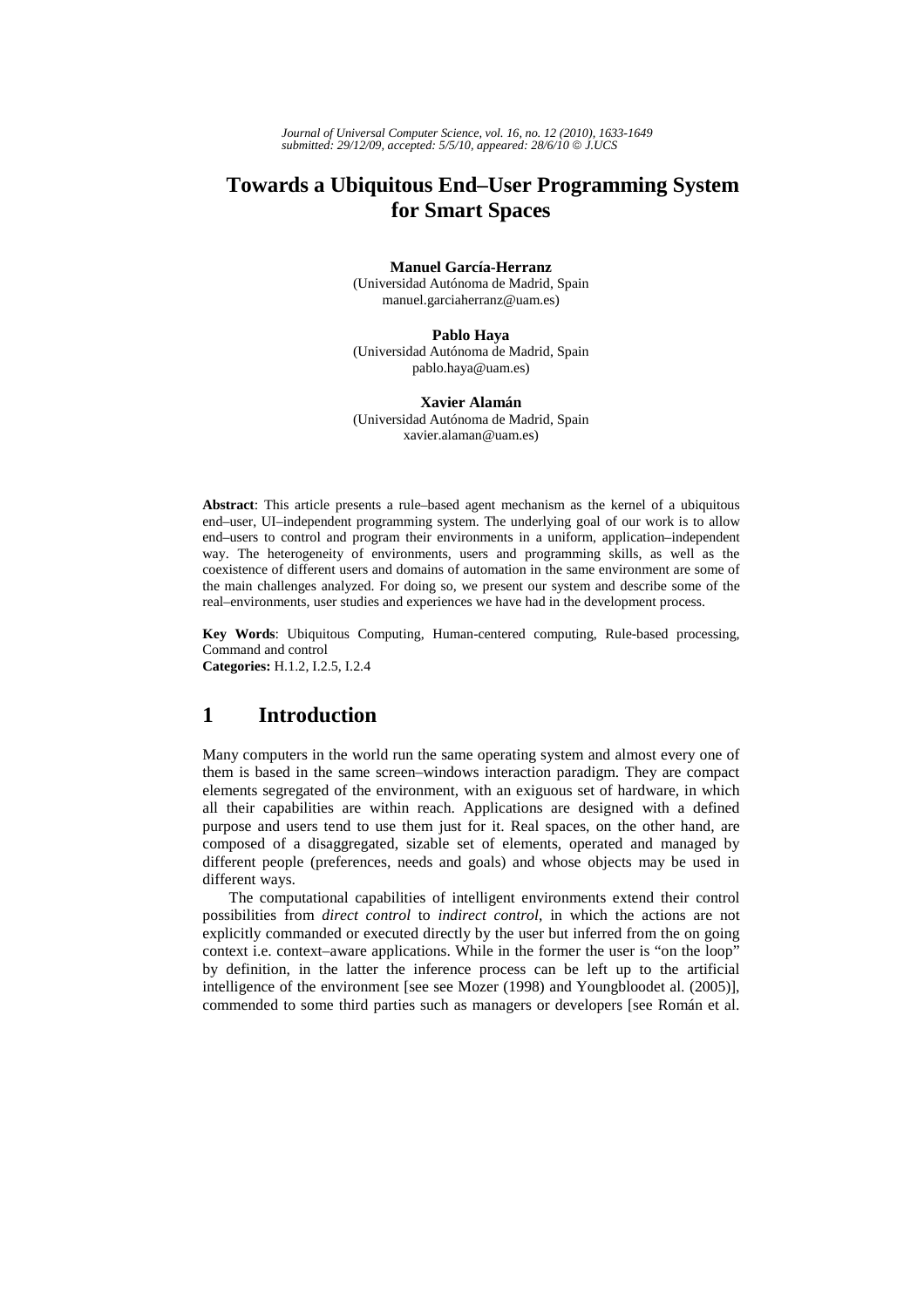(2002), Kulkarni (2002) and Schmidt (2000)] or brought closer to end–users, in an effort to put them back "on the loop".

As stated by Davidoff et al. [see Davidoff et al. (2006)], personal spaces such as the home *play a role in group and individual self–definition*: rather than just using them for a specific function, users pour their personalities and lives in the way they use and transform their personal environments. Therefore, allowing users to keep the control they used to have, as their environments become populated with computational elements must become a major concern.

In addition, this statement has a second implication when we look at independent living. In an aging society as ours more and more people are forced to trade their homes for institutions or to move to relatives' houses in order to get the assistance they need. While doing so results in loosing independence and a big part of what define themselves, dangerous situations may arise from not willing to: daily activities become more difficult, health issues and accidents harder to prevent and detect and, at the end, independence turns out into loneliness and risks. The dilemma between social alienation and proper care is common to elders and other collectives such as people with Down Syndrome trying to live and independent life. Thus, Ambient Intelligence is of especial importance to this collectives with special needs, relying on the assistance of others to help and supervise them in their daily living. Ambient Intelligence, should consider not only issues such as supporting daily activities or ambient diagnostics [see Cai and Klein-Seetharaman (2004)] but also closing the gap that separates individuals in modern societies as well as allowing them to extend the control they have over their environments (limited by their special conditions) reinforcing the role they play in their sef–definition.

This is the example of Alfred [see Gajos et al. (2002)] (designed for the IRoom), a multi–modal macro recorder allowing users to create automatic direct control structures that can be executed according to some hardware trigger (but with no possible conditionals) in a first step to end–user indirect control. Following this line, our work pursues an **application–independent** indirect control programming system combining the necessary **flexibility** to program complex behaviors with the **simplicity** required to allow novice users to program their environments.

## **2 Related work**

Besides some projects such as *House\_n* [see Intille and Larson (2003)] in which the system puts the user "on the loop" by giving information rather than by acting on her behalf, most systems have pursued a way for users to program their environments, exploring different kinds of easy programming paradigms. Thus most of them are based and focused on a particular UI.

MediaCubes [see Hague (2005)] is based on a script piping mechanism in which scripts are created and piped through a Tangible UI (TUI) based on cubes whose faces can be connected. While the keystone of the system is the *Do-when* cube, programming is seen like a chain of scripts rather than as rules.

CAMP [see Truong et al. (2004)] focus in programming capture applications such as "When Jim and Jane talk, record". This is done through a GUI in which English sentences are constructed using word tokens (i.e. Fridge Magnet Poetry metaphor).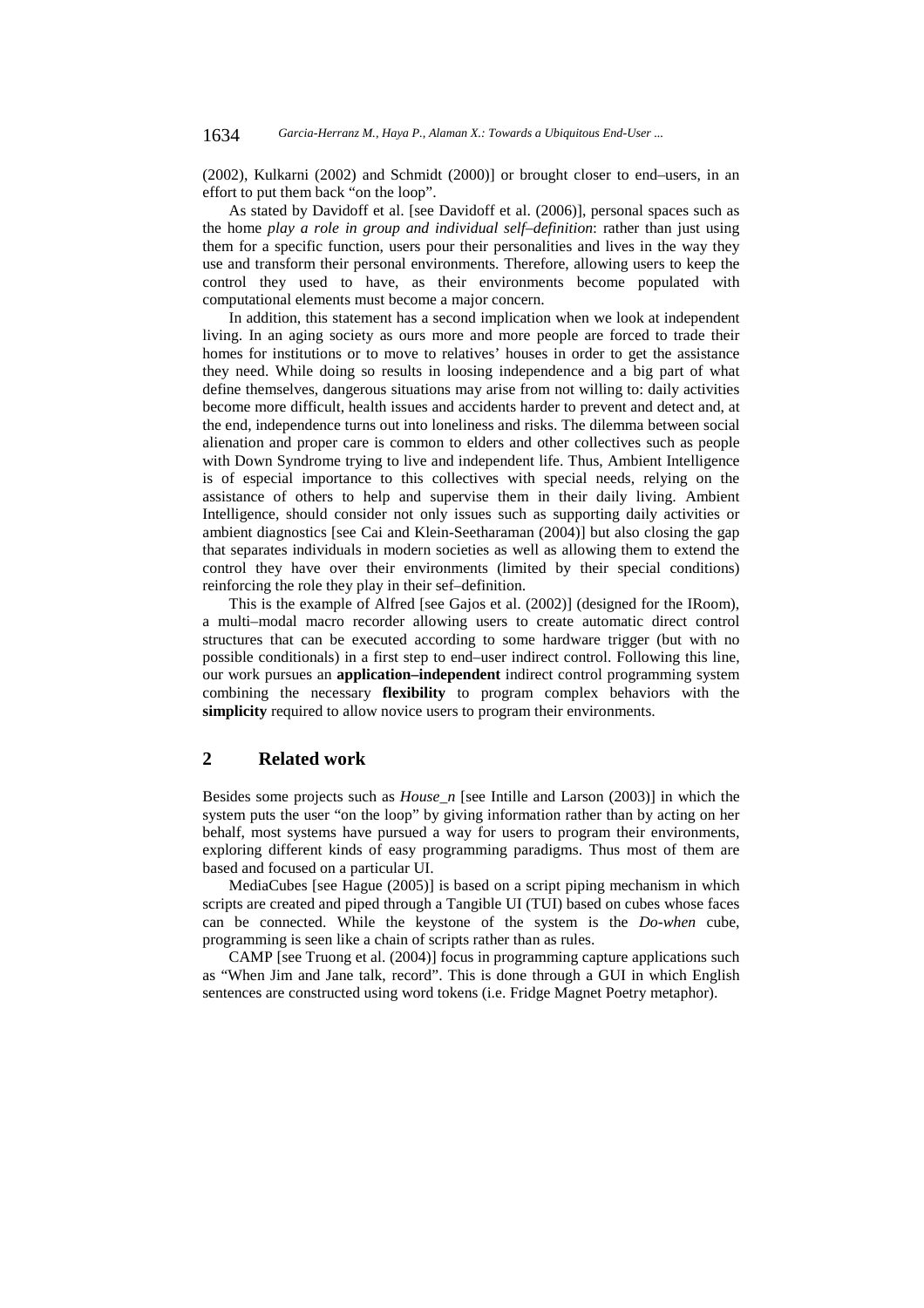Accord [see Rodden et al. (2004)], a jigsaw puzzle based TUI, emphasizes easy reconfiguration rather than programming while iCap [see Dey et al. (2006)] is a simple GUI to create if–then rules by drag and dropping elements into a matrix. While we share several design goals with iCap, we believe that this particular interface is best suited for novice users than for experience ones. In addition the lack of events as triggers limits the expressiveness of the language.

In contrast to those, Zhang and Brügge [see Zhang and Brügge (2004)], focus on a more flexible language, using JESS as the basis rule specification language to define ECA rules. Nevertheless, JESS syntax is not easy to understand and has not been designed to deal with end–user programming. Thus Zhang and Brügge's system relies on a *Rule Builder* and *Rule Debugger* to limit complexity and deal with end–user's limited programming skills.

In this work we pursue a system whose potentials can be compared to those designed for professional programmers such as Gaia [see Román et al. (2002)]. Contrary to JESS based solutions, we believe that the system must be end–user oriented from the underlying programming language and programming structure up to the UI. In such a language, flexibility and expressiveness is achieved incrementally, starting on a simple base language, designed to deal with novice users, extended with new concepts of self–contained complexity. In addition, the language should be designed to be UI–free, focusing on a natural reasoning structure rather than in a natural manipulation mechanism. Finally we pursue a domain–free system in which any element of the environment can be equally controlled and in which different users and sets of preferences can cohabit, allowing end–users to also create their coordination structures.

## **3 Controlling the environment**

Indirect control can be classified into two subcategories: *preprogrammed indirect control* and *programmable indirect control*. The former refers to applications programmed by professionals to deal with specific tasks. Even though these applications may automatically adapt to some changes their goal and means are fixed. Providing parameters to allow end–users to personalize them has two associated drawbacks: personalization becomes **application–dependent** (i.e. each application has different parameters) and an **inverse relationship between flexibility and simplicity** arise (i.e. more flexibility implies more parameters).

These two drawbacks affect to what we believe is the core of a "disappearing technology": Naturalness and Easiness. In this sense, we understand naturalness as the way in which a system preserves the basic human structures and methods, and easiness as the manipulation capabilities it provides: i.e. preserving the *status–quo* while increasing the potential.

While these kind of preprogrammed applications are well suited to deal with common, transparent or complex problems they lack the flexibility to deal with most of the small personal preferences of user's daily life.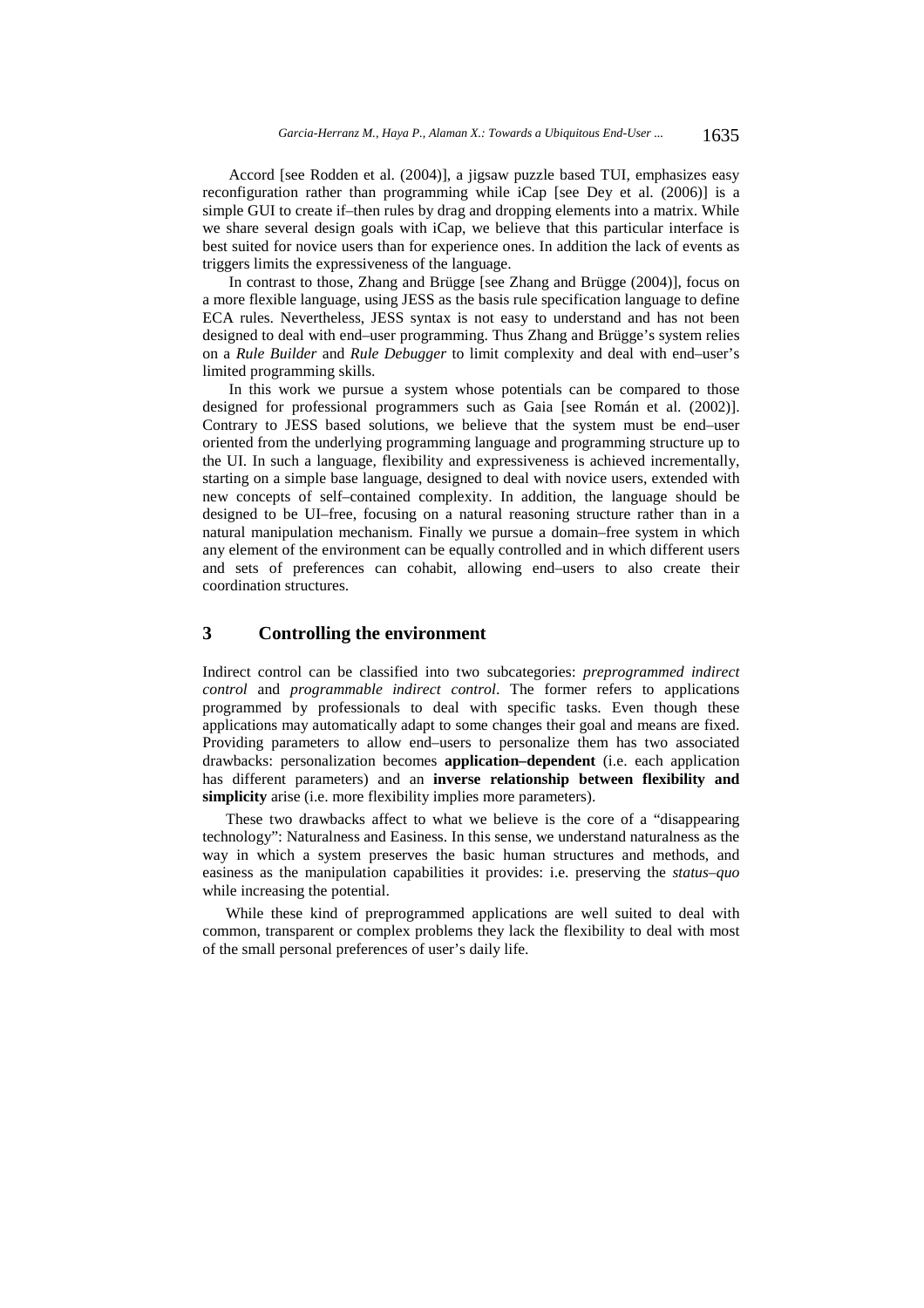### **4 Indirect control**

To deal with programmable indirect control without the application–dependent and adaptability–simplicity drawbacks, we propose a rule–based language as the kernel of every indirect control interface [see García-Herranz et al. (2008)].

In other words, every UI "speaks" the same kernel language so control structures can be created and accessed through any of them. From the end–user point of view, the underlying programming language remains invariable and UIs will be chosen just in terms of interaction capabilities: different UI would be preferred while driving a car (with less time, resources and attention) than while working on a PC but the mental plans will be the same. The closer the kernel language is to the end–user's original mental plan, the easier it would be the programming process and the more UI's designers can focus just on interface issues. Among others, Myers pointed at rulebased languages as the ones naturally used by users in solving problems [see Myers et al. (2004)]. For a more detailed discussion on the matter [see García-Herranz et al. (2008)].

#### **4.1 Few natural concepts, many alternatives: Rule's Grammar**

The system described in this article runs over the Blackboard middleware developed by Haya [see haya04prototype]. This middleware abstracts every physical or logical object into a high–level Blackboard *entity* (e.g. lamp\_1), of a *type* (e.g. light), with some *properties* (e.g. status [*ON*/*OFF*]), and possible *relations* with other entities (e.g. located\_at room:lounge).

Basically, our rule language describes actions associated to context. Special attention is paid to short–term effort and long–term restrictions (as in Paperts' ideal of "low–threshold no ceiling" [see Papert (1980)]). We believe, as Repenning and Ioannidou [see Repenning and Ioannidou (2006)] that "anxiety results if challenges outweigh the skills, while boredom results if skills outweigh the challenges".

In order to balance the language's description power and its simplicity, we based our design in two principles: **keeping a simple base language** and **isolating complexity** in the elements requiring it.

Regarding the simple base language, we chose a "photographic" representation of the world [see Haya et al. (2004)], in which the TV is either ON or OFF and no event is directly represented but indirectly inferred from the TV changing from ON "in one picture" to OFF in the next one. This forces the differentiation of *triggers* (e.g. the TV turning ON) and *conditions* (e.g. The TV turned ON) in the rule but preserves a unique and simple view of the world. Actions, on the other hand, just refer to either changing the state of the world (e.g. turning on a light), expanding it (i.e. creating a new agenda event) or restricting it. The only flexibility the base language provides is the use of "wildcards" to write generic rules such as "When a bathroom becomes empty turn off all the lights of the bathroom". A more detailed description of the base language can be found in [see García-Herranz et al. (2008)].

Regarding the base language, a user study has been conducted to measure the adequateness of the triggers–conditions–actions structure and the event–free representation of the world to end–user programming. The study was conducted over 30 Spanish speaker subjects, each of which received by email a short description of a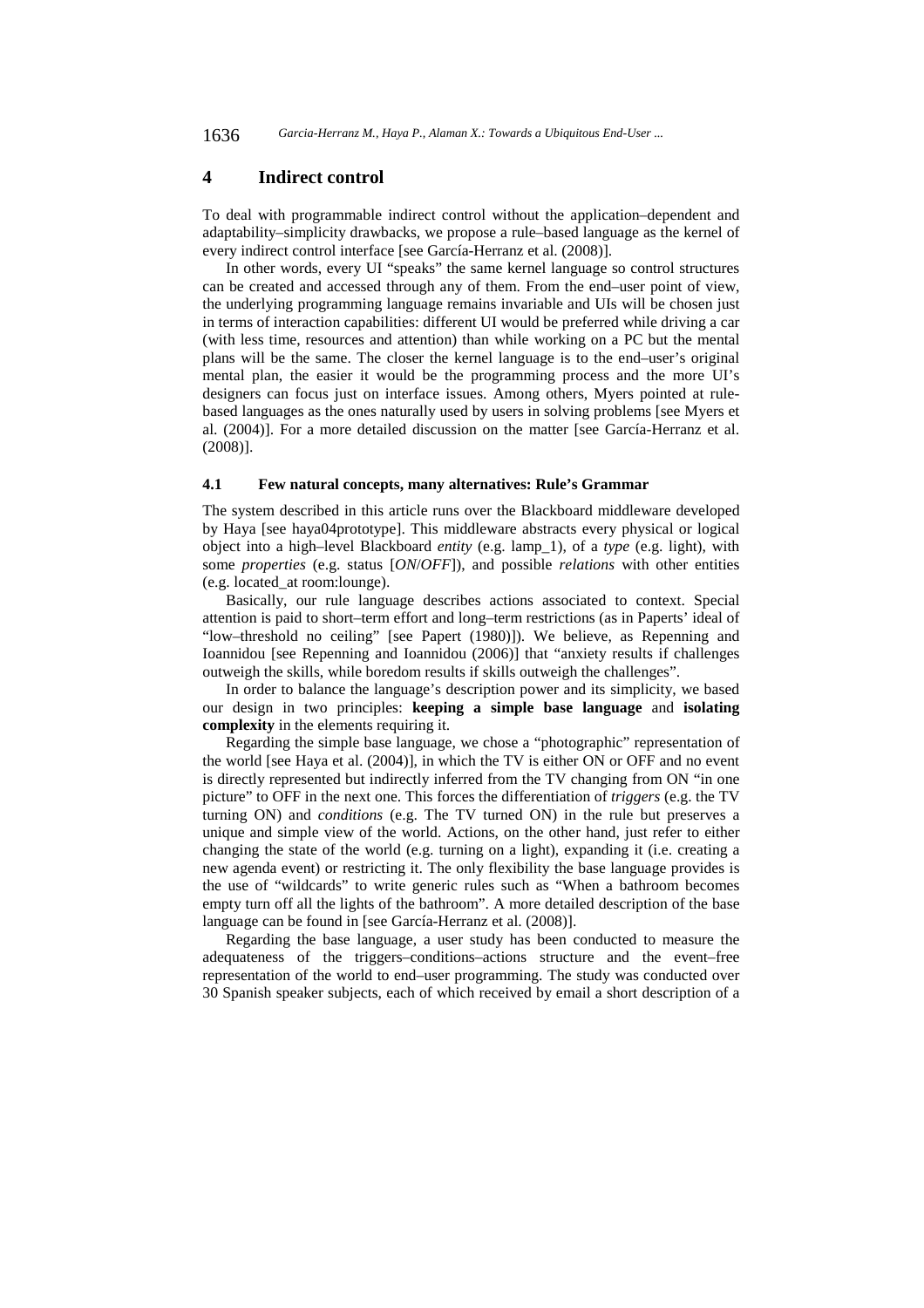hypothetical smart home (described through some plans)<sup>1</sup>. Participants were categorized into two groups: those with programming experience (P) and those without it (NP).

They were told that the home understands rules constructed by filling a template with three boxes: triggers (WHEN), conditions (IF) and actions (THEN), as long as they refer to the elements present in the plans, and were given two simple examples. Secondly, they were asked to write rules codifying the automatic behaviors of 5 animations showing scenes recorded in the automated house, e.g. turning off the stove when it has been unused for three minutes or turning on and off the lights as people enter or leave the rooms (see [Figure 1]).

Se pide: escribir la regla o reglas con las que programarias este comportamiento. Pulse el botón de empezar para comenzar a visualizar



*Figure 1: Screenshoot of an exercise of the end–user study. It shows the animation and plans of the elements involved in the animation in the middle of the web page and a short description of what is the video showing below it.* 

Their answers were evaluated by an expert to measure: (I1) Grammar: they use only elements present in the plans, (I2) Differentiation: they separate triggers and conditions in different sets and (I3) Identification: they correctly assign these sets to their respective boxes. Performance was measured in a three value scale (G for good, M for medium and B for bad). I1 indicates the naturalness of context representation while I2 and I3 measure the adequateness of the triggers–conditions–actions structure. The results are summarized in Table 1.

l

<sup>&</sup>lt;sup>1</sup>Questionnaire, plans and videos can be accessed from http://amilab.ii.uam.es:8080/encuesta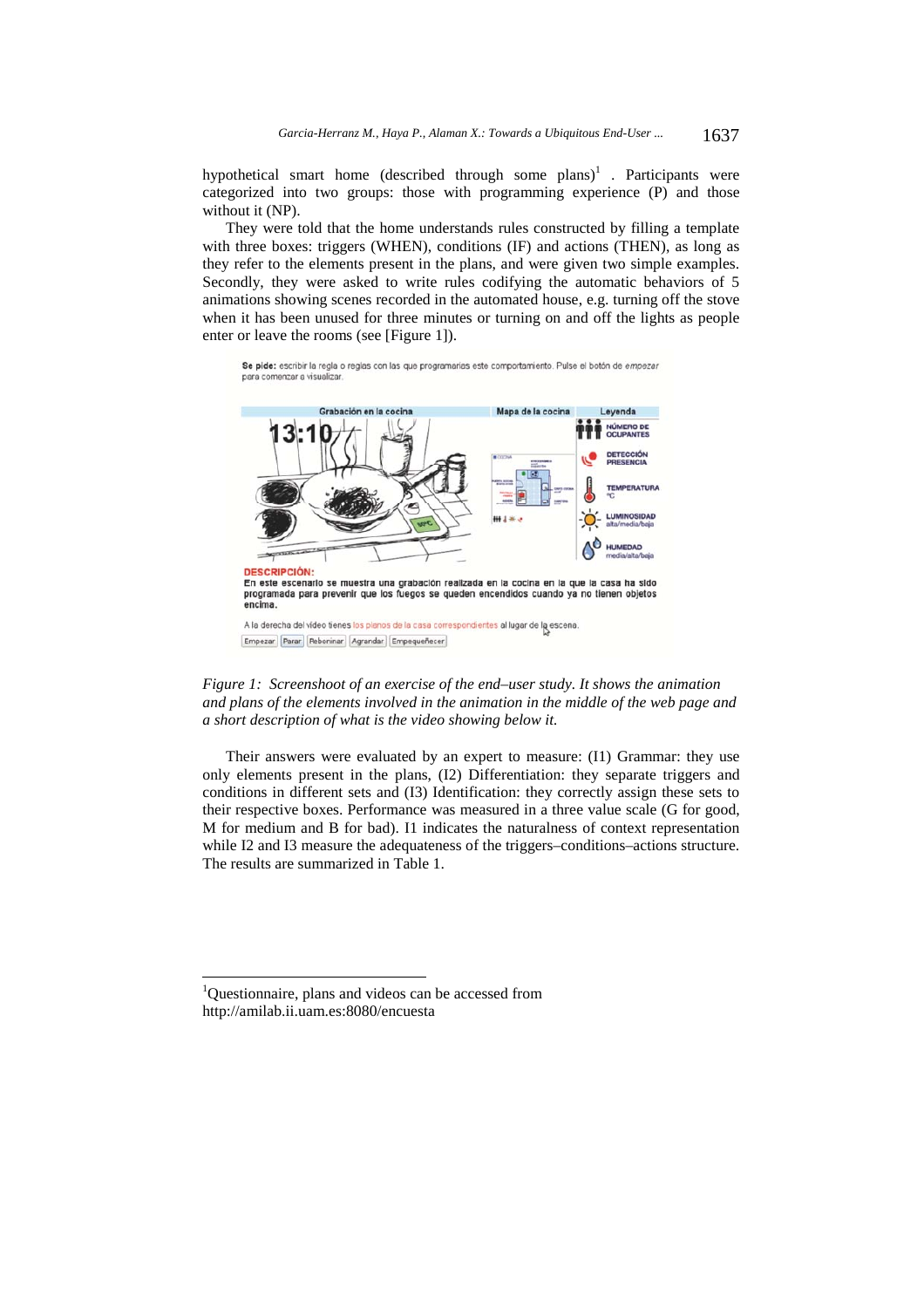|              |                                                           | M    |  | $R$ G                                                      |      | M B | $\mathbf{G}$ | M      |  |
|--------------|-----------------------------------------------------------|------|--|------------------------------------------------------------|------|-----|--------------|--------|--|
| NP.          | 63.75% 28.75% 7.50% 87.50% 6.25% 6.25% 57.5% 3.75% 38.75% |      |  |                                                            |      |     |              |        |  |
| $\mathbf{P}$ |                                                           |      |  | 60.00% 27.69% 12.31% 90.77% 6.15% 3.08% 80.0% 9.23% 10.77% |      |     |              |        |  |
|              |                                                           | 0.17 |  |                                                            | 0.68 |     |              | 0.0029 |  |

*Table 1: I1 (Grammar), I2 (Differentiation of Triggers/Conditions) and I3 (Identification of Triggers/Conditions) results (in % for G=Good, M=Medium, B=Bad) for end–users with (P) and without (NP) programming knowledge and their corresponding Mann–Whitney U test p–value.* 

According to the results obtained, we extracted the following results: a) Even though P performs better than NP in I1, there is no significant statistical difference between both groups (p–value of Mann–Whitney U test of 0.17) obtaining a G 63.75% and 60.00%. b) I2 resulted an easy task for both groups: 87,50% of NP obtained a G (2,81  $\pm$  0,53 in average) as 90,77% of P (2,88  $\pm$  0,41), showing no significant statistical difference between their performance (p–value of 0.68) and c) I3 was complicated for NP: 57,50% obtained a G against the 38,75% with a B (2,19  $\pm$ 0,96). It is statistically significant that P perform better in I3 (80,00% of P obtained a G) than NP (p–value of 0.0029).

The great majority of tasks were solved using just one or two rules (both by NP and P), while only one participant used more than three rules to encode a task. Every scenario was encoded using less than three minutes on average.

In addition, users were asked to imagine two more scenarios, defining the elements they need for them and creating their corresponding rules. Since I1 resulted much better in this case than in the previous one we conclude that the bad performance of I1 was due to the unfamiliar home we were presenting, making difficult to remember the names and elements of a complete house within minutes. I2 and I3 present more interesting conclusions. First, that **the differentiation between triggers and conditions can be made naturally both by programmers and non programmers**. Second, that **the Spanish words for "when" and "if" are semantically close (as they are in English) and may lead to misprints among users unfamiliar with the inflexibility of computing languages** e.g. sentences such as "when I enter the house, if it is empty..." can be also expressed as "If I enter the house when it is empty...". Thus, while **triggers and conditions are easily differentiated, natural language does not make their identification easy to non– programmers**.

#### **4.2 Isolating complexity: Time–dependent actions**

Some scenarios require more expressiveness than others, but adapting the whole language to deal with it spreads their complexity to the whole language. Thus, we isolated complexity in the elements requiring it, so users only need to deal with it when needed. Additionally, complexity is expressed in the base language terms, making easy to understand and evolve to complex concepts when the basics are known (see [Figure 2]).

As an example of complexity, not every indirect controlled action is to be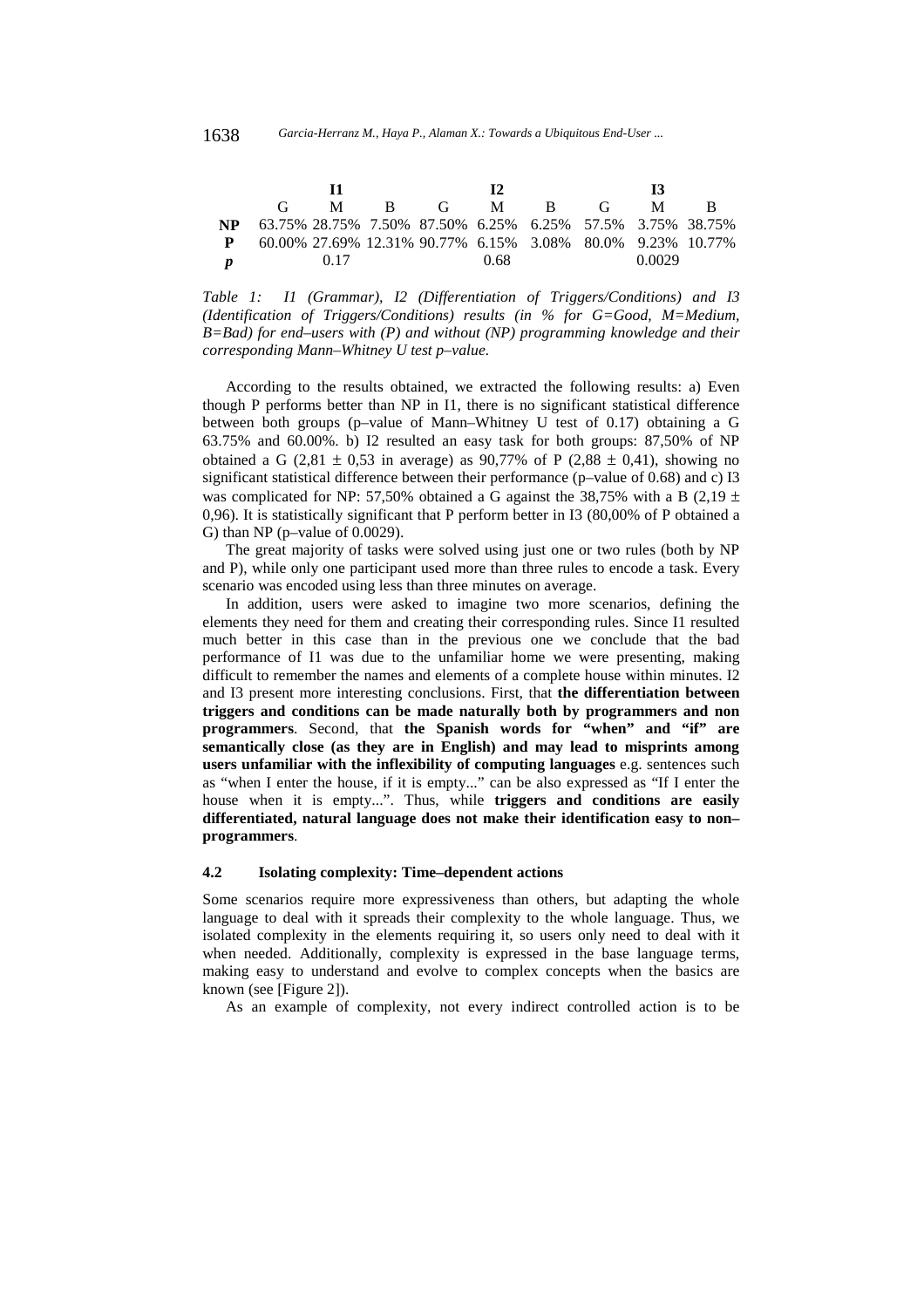executed immediately, some contexts trigger special situations in which the required action depends on some time factor e.g. "Turn off the oven in 20 minutes". Other research has focused on temporal reasoning by embedding time concepts in the whole representation and reasoning system [see Augusto and Nugent (2004)], making it especially suited to deal with time issues but messy to deal with time–independent scenarios.

In our approach, we isolated time constraints into a special kind of action: the *TIMER*. The TIMER is composed of four different parts *ending time*, *on–running rules*, *on–load rules* and *on–finished rules*. The ending time represents the ending time horizon (e.g. "in three minutes", "11:35, July 24th 2008" or "infinity"). The on– running rules is a set of rules (same grammar as the base language) running from the moment the TIMER was started until it is stopped. On–running rules can use the TIMER status as part of the context, being able to restart, pause or stop it according to context or use its value in the conditions. Finally, the on–load and on–finished rules are sets of rules to be executed when the TIMER is initiated/ended, respectively.



*Figure 2: Triggers–Conditions–Actions structure of the base language and description of the TIMER complex extension.* 

*TIMERS* can be used in a very complex and powerful way. UIs may hide the low– level details of the *TIMER* to allow end–users to easily use them. This is the case of a GUI we developed to allow supervisors of Alzheimer patients to program alerts and reminders to guide and control their patients activities (e.g. "the pills must be taken at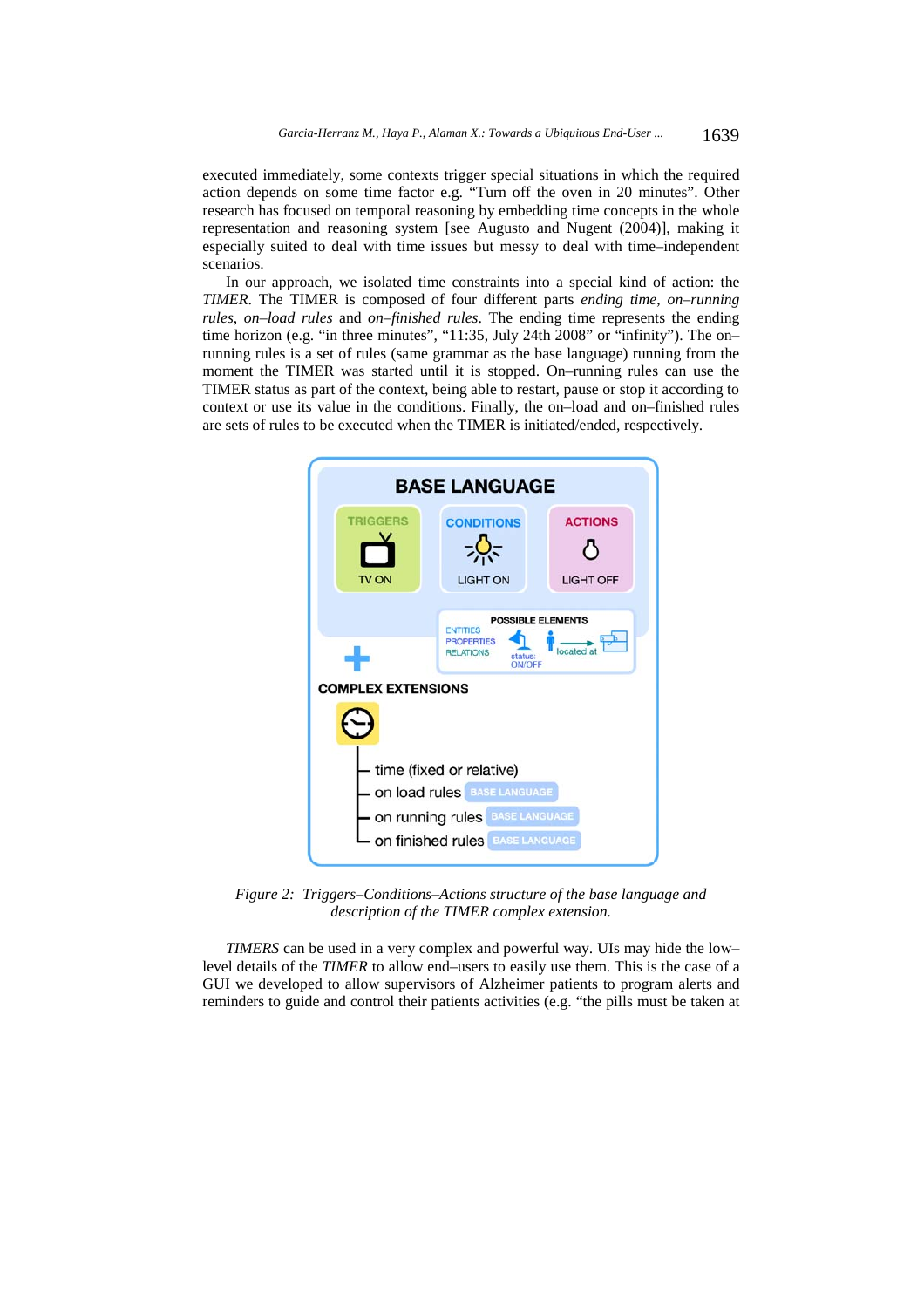1640 *Garcia-Herranz M., Haya P., Alaman X.: Towards a Ubiquitous End-User ...*

least 30 minutes before eating").

#### **4.3 A programming example**

The base language allows the user to build simple rules, imposing a triggers– conditions–actions structure in which any element, property or relation of the blackboard can be used equally (see [Rule 1]).

Rule 1 Example of a rule that, when the alarm clock sounds, opens the drapes and turns on the radio.

device:alarm\_clock:status :: device:alarm\_clock:status = ON  $=$ device:drapes:status := OPEN && device:radio:status := ON ;

Generic rules can be created through the use of wildcards. The special symbols  $*$ and \$ are used to manage and filter sets of entities instead of a single entity in any part of the ECA–rule. They can replace the *entity* or *property* in the pattern *type*:*entity*:*property*. Thus, while *light*:*lamp*\_1:*status* refers to "lamp\_1" status, *light*:\*:*status* refers to every lamp's status or, more accurately, to any lamp status; e.g. the condition *light*:\*:*status*=*ON* would be the set of all the lights turned on (evaluating to false if it is the empty set ∅, and true otherwise). While the event *light*:\*:*status* can be translated as *if any light changes its status...*, the symbol \* acts as a variable holding the set of matching entities. This set can be accessed through the use of \$ followed by the id of the  $*$  they have to access. This id is assigned automatically to  $*$ from left to right according to the order of appearance in the rule, starting from 0. If a condition has a \$ on the left hand side (LHS), the \$ set would be filtered to just those elements evaluating the condition to true. Thus, the conditions "*light*:\*:*locatedat* = *room*:*lab*\_*b*403&&*light*:\$0:*status* = 1" will take all the lights turned on in lab b403 by first obtaining all the lights in b403 and then filtering this set to those turned on. Wildcards can be used by experienced programmers as filters to create more complex rules. An example of a simple rule using wildcards can be seen in Rule 2])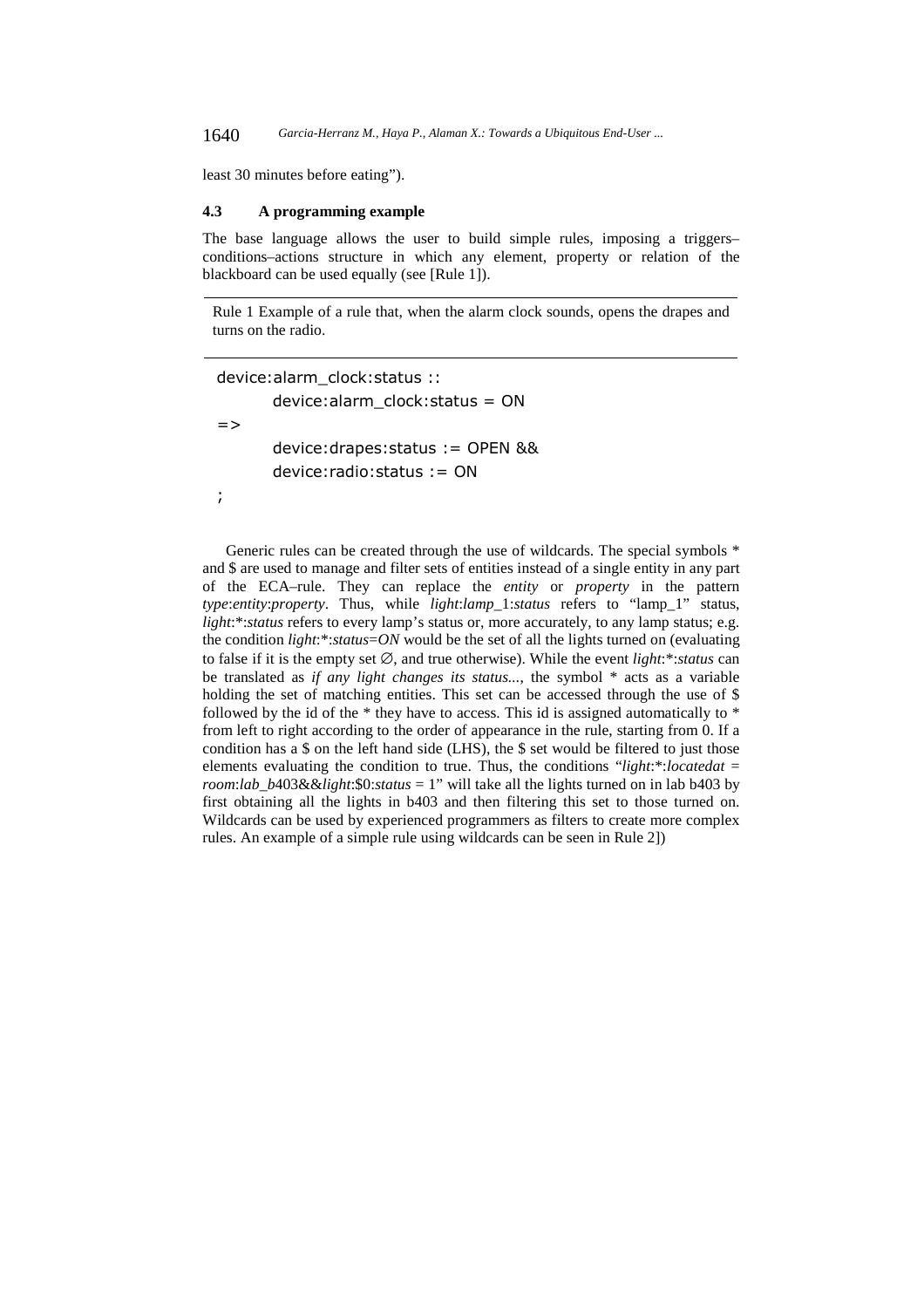**Rule 2** Example of a rule that, when a window is opened, if nobody is in the house it turns on the main alarm. Note that the window must have be opened from outside since nobody is in the house

```
window:*:status :: 
       window:$0:status = OPEN && 
space:myhouse:habitants = 0\Rightarrowalarm:main_alarm:status := ON 
;
```
On the other hand, the *TIMER* action can be used to create time dependent behaviors (see [Rule 3]). Experienced users (or novice users if the programming UI interfaces abstracts the low level details) can use *TIMERS* to create more complex behaviors, define composite events or different event consumption policies.

**Rule 3** Example of a rule codifying *When the egg has been boiling in for 12 minutes, turn off the stove*. This rule takes on account that the egg may be removed or the water stopped boiling before the 12 minute period elapsed, for what the minute counting must be restarted, when the conditions meet again, from the point it was left

#### # TRIGGERS

```
device:pot:contains || device:pot:boiling :: 
# CONDITIONS 
device: pot: contains = egg: egg && device: pot: boiling = 1 =# ACTION(S) 
TIMER 12m 1 
# on finished rules 
{ 
device:stove:status := 0 ; 
} 
# on running rules 
{ 
device:pot:contains :: device:pot:contains != egg:egg
```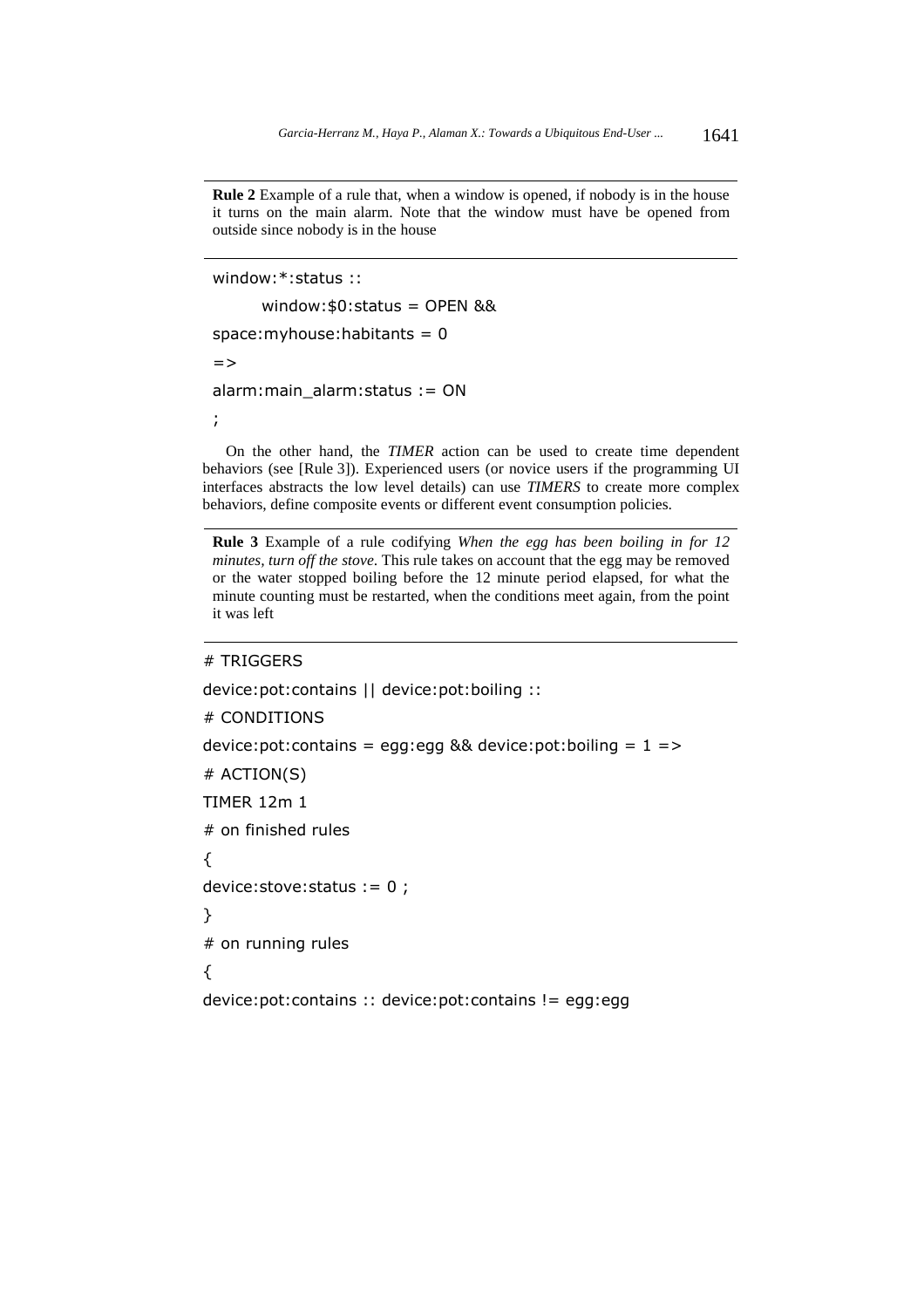```
=> TIMER.pause ; 
device:pot:boiling :: device:pot:boiling != 1 
=> TIMER.pause ; 
device:pot:contains || device:pot:boiling :: 
device:pot:contains = egg:egg && 
device:pot:boiling = 1 && TIMER.pause
=>TIMER.start ; 
} 
 ;
```
The examples of this paper are shown in their kernel code version. Since the kernel language is designed with the end–user in mind, using natural programming structures and isolating complexity, different UIs can be easily created to deal with different interaction scenarios or degrees of expertise. At this moment three different UIs have been implemented: a drag and drop advance interface (see [Figure 3(a)] and [Figure 3(b)]), a simple GUI based on word tokens (see [Figure 3(c)]) and a menu based web interface to easily create reminders for assisted elders<sup>2</sup> (see [Figure 3(d)]).

#### **4.4 Structuring and Managing preferences**

l

Even though rules are the basic programming unit, preferences may be composed by many rules. This is represented in our system by *agents*, a software structure holding and executing a set of rules, irrespective of the UI used to program them. They are a way for users to organize and manage their preferences rather than AI entities. Contrary to other systems, forcing activity or space bundles for the rules (e.g. Youngblood et al. (2005)), we believe that the organization of rules must be up to end–users. Knowing their preferences better than developers do, they may group rules according to many bundles (e.g. the object they affect, an activity, a space, a person or any combination of them). Forcing users to group their behaviors in any fixed way may result in stressful situations. However, some kind of mechanism for organizing and managing preferences is necessary.

<sup>&</sup>lt;sup>2</sup>Intelligent Reminders can be accessed from http://anahita.ii.uam.es/reminder/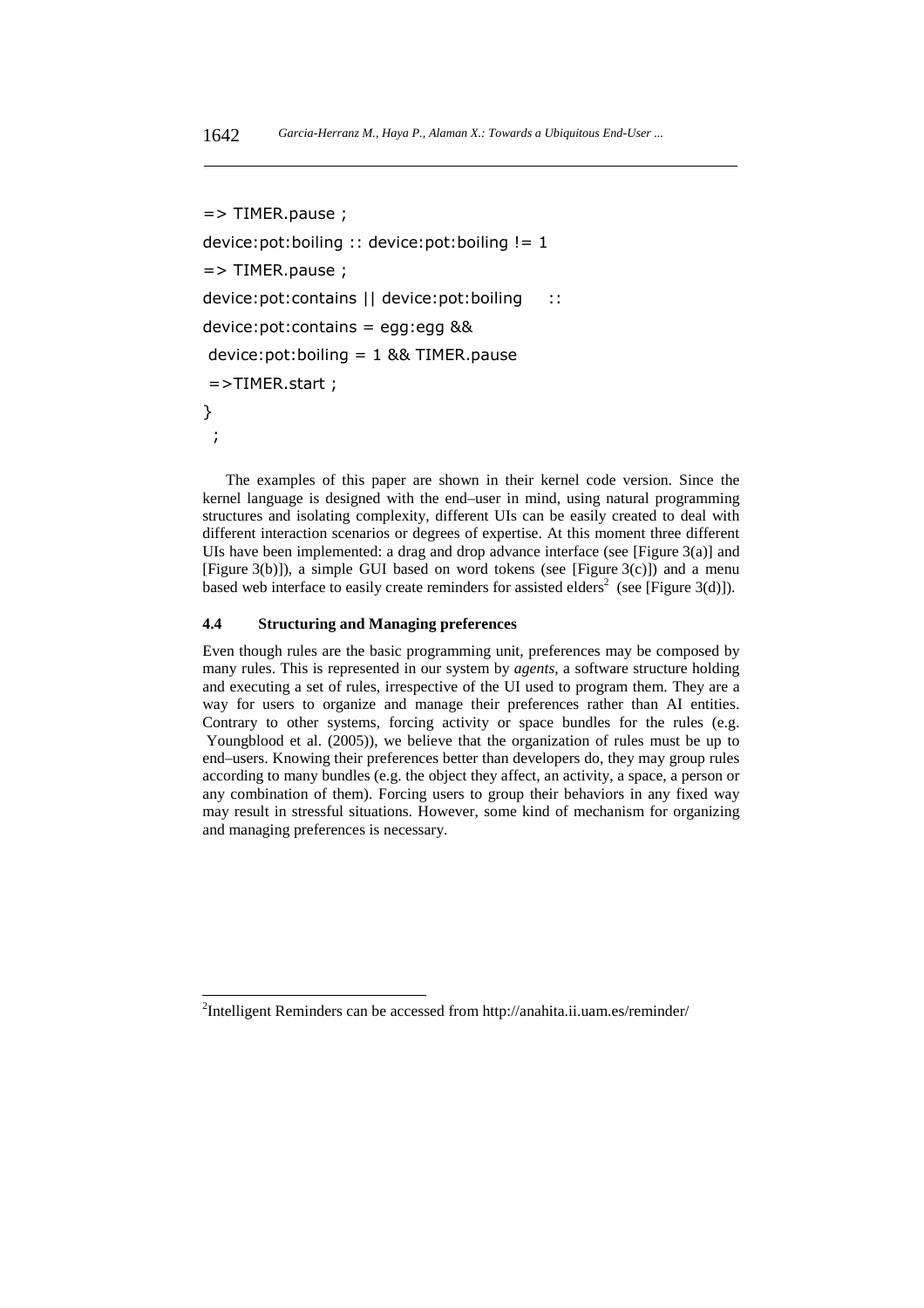

**Figure 3(a):** Location based navigator window of the GUI rule creation tool. Coded by Carlos Pimentel.

| <b>Index and as</b> | Conticones                                                                                                                                                 | <b>Access</b>                                                        |  |  |  |
|---------------------|------------------------------------------------------------------------------------------------------------------------------------------------------------|----------------------------------------------------------------------|--|--|--|
| <b>YEKZZIS</b>      | ٠<br>Consula?<br>Optiado1<br>$ \cdot $<br>E<br>Fint.<br><b>Note Ave.</b><br>Contendo 2<br>Operando 1<br>÷.<br>C)<br><b>Igroep Island</b><br>ų<br><b>bk</b> | Oppards 9<br>Coustile?<br>$\cdot$ .<br>E<br>άř<br><b>AFTER THEFT</b> |  |  |  |
|                     | <b>Million</b>                                                                                                                                             | $\mathbf{1}$<br>Conda<br>Arala:                                      |  |  |  |

**Figure 3(b):** *New rule* window of the GUI rule creation tool. Elements are dragged from the navigator window and dropped in the corresponding area of this one (triggers, conditions or actions).



**Figure 3(c):** Base layout of the Magnet Poetry GUI, showing the different zones for different types of magnets (nouns, verbs, values and links) and the working zone at the bottom. Partially coded by Amanda Vidal.



**Figure 3(d):** Snapshot of the Personal Ambient Intelligent Reminders web application for creating time–based Reminders for assisted living. Created by Dr. Leila Shafti.

*Figure 3: Snapshots of different GUIs to create rules.* 

#### **4.5 Reproducing hierarchies**

Multiple users inhabiting the same space makes the interaction dependent on the rest of the users' preferences. Any system for home automation ignoring this matter would fail at some point.

Co–living is a complex human–dependent problem and humans have developed a wide range of hierarchies to deal with it. The structure of the hierarchy (e.g.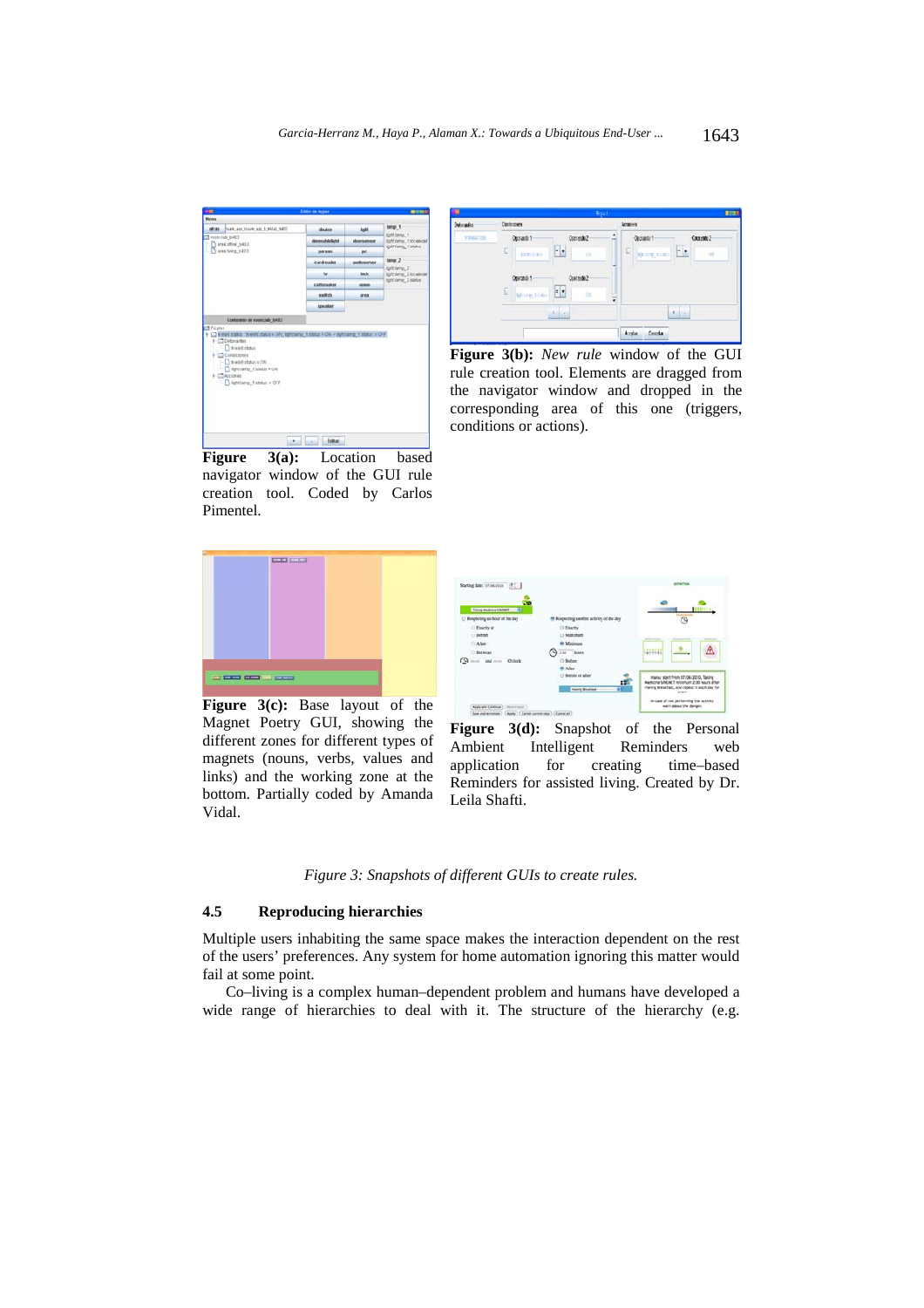centralized, pyramidal or decentralized), the generating principles and the acceptance reasons depend on the particular scenario. Thus, we believe that any system intended to manage hierarchies must take into account both the diversity of structures and the human generation–acceptation factor if it is to succeed. That is, instead of imposing a hierarchy structure **we should provide tools for end–users to build their own**.

The replication of personal hierarchies is of special significance in an environment in which preferences are automated since the same rules that used to coordinate them have to be automated too. Our system takes advantage of the separation between the context layer (i.e. the Blackboard) and the logical layer (i.e. agent–rules system) to deal with different types of prioritization policies (see [Figure 4]). Thus, while the context layer allows preprogrammed device default policies (see [Haya et al. (2006)], [Esquivel et al. (2007)]), the interation or logic layer allows programmable prioritization policies, as indirect control commands. A more detailed description of this filter mechanism can be found in [see García-Herranz et al. (2009)]. As for the scope of this paper we will explore in more detail the use of the agent–rules system as a mechanism for end–users to express their coordination preferences using the same tools they use to express their automation preferences.



*Figure 4: Layers and conflict resolution flow diagram for indirect control. This article focus in the rule–based multi–agent mechanism of the Interaction layer. Agents are software structures which inference process is drive by a set of rules that can be generated from different UI. They also present a natural mechanism to allow users to create coordination rules to solve conflicts between different indirect control commands.* 

In addition, agents are represented with a set of properties designed to help both organizing and managing the preferences they hold. Those are: *status*, to activate or deactivate the agent, *name*, to easily identify it, *owner*, referring to the person(s) for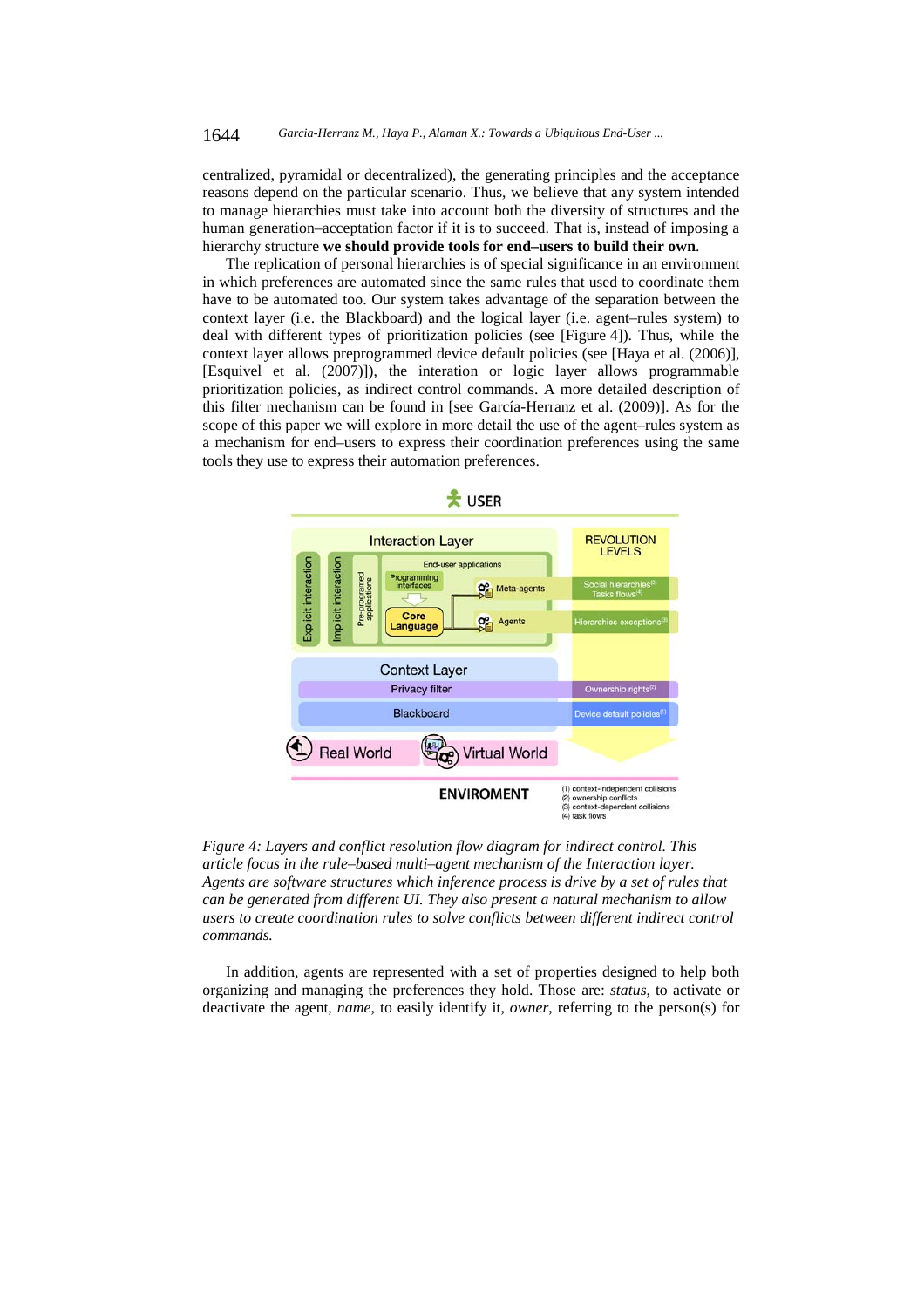which it works and *task*, the abstract goal for which it is programmed. In addition, its *location* (the physical bounds within which it acts) may be represented through a relation. Finally, a relation *affects* is automatically created between the agent and all entities affected by its rules (those in the *actions* part). Thus, users can create rules that activate/deactivate agents of a person, in a particular location, affecting a device, or associated with an scenario, automating their own coordination structures. Therefore, hierarchies are not constrained to be based in social, task or device factors, but they can combine all of them. Their structure can be highly organized or extremely loose, multilayer or singled layered, according to the natural hierarchies of the people involved in the environment. Moreover, the coordination structure is reflected in the Blackboard as the graph created by the persons, their agents and the relations affects (see [Figure 5]).



*Figure 5: An example of the control graph created by the connections between people and their agents (is\_owner), and the agents with the objects they affect (affects).* 

In this sense, each agent is represented in the blackboard as another entity of the environment, i.e. a virtual assistant. Thus, users can define rules whose actions refer to or affect an agent, as if it was just another light. Agents holding this type of rules are no different from any other agent but can be thought of as meta–agents (see [Rule 4]).

**Rule 4** Example of a meta–agent rule activating every inactive agent in a loca- tion when its owner enters that location. Note that, when using wildcards (\*), \$0 refers to the first \* appearing in the rule, \$1 to the second and so on.

person:\*:locatedAt :: agent:\*:locatedAt = person:\$0:locatedAt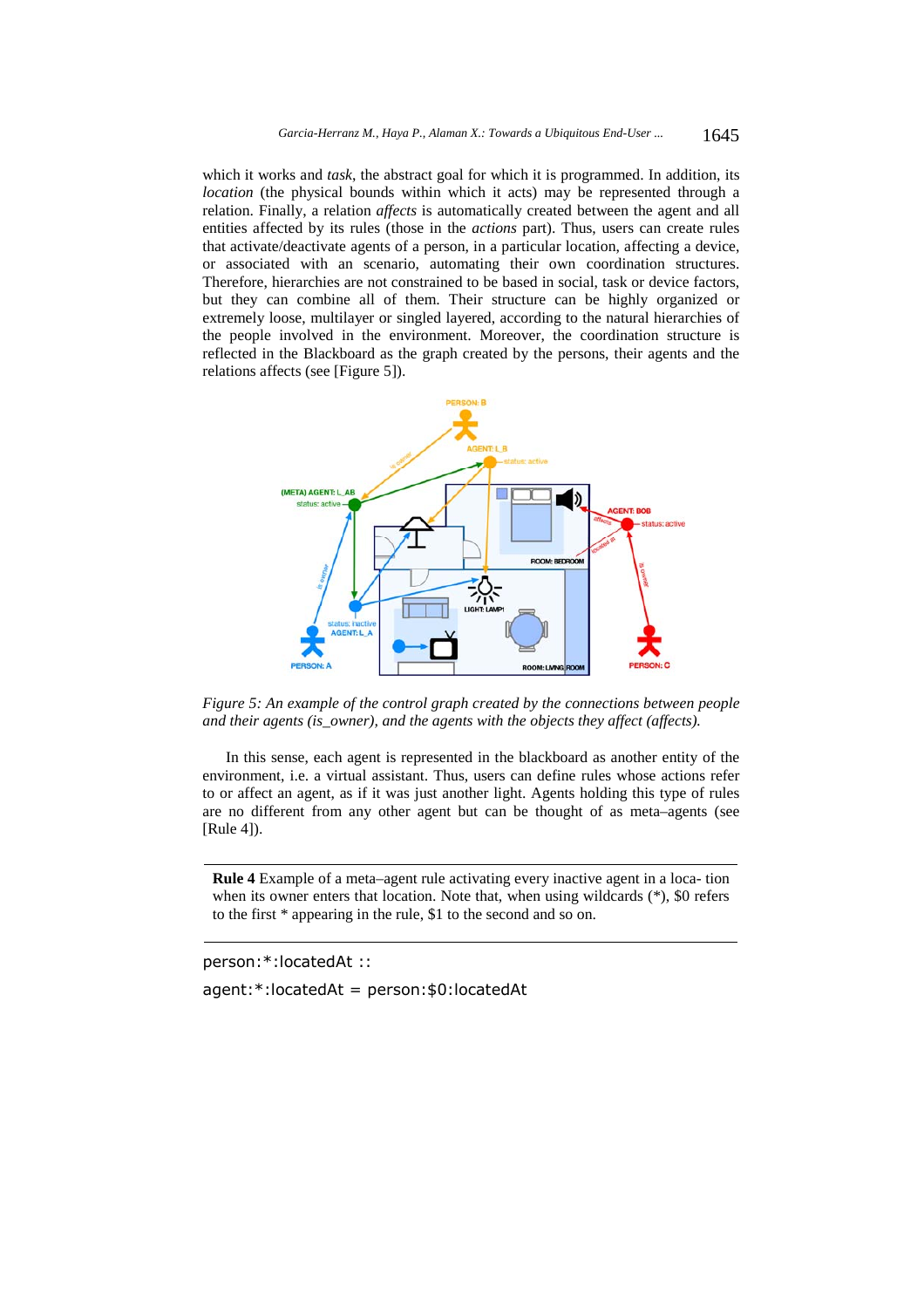```
&& agent:$1:owner = person:$0 
&& agent:$1:status = INACTIVE 
=agent:$1:status := ACTIVE 
 ;
```
Whether a group of persons will encode their preferences together in rules considereing their hierarchies (e.g. "When A enters the house, if B is not present, turn on the TV") or will split them in different agents and coordinate them through meta– agents(e.g. "When B is in the house deactivate A's TV agent") will be up to the group and its idiosyncrasy.

## **5 Deployment experiences and conclusions**

The system is currently running in three laboratories: exploring Ambient Intelligence in personal environments (AmiLab, Universidad Autónoma of Madrid, Spain), teaching environments (ITSZN, Zacatecas, Mexico) and security environments (Indra, Madrid, Spain), allowing several real experiences with users with computer background (with and without programming knowledge). In addition, the system has been tested as a tool to easily combine and seemlessly merge in the environment other state of the art ubicomp technologies.

From these experiences, the most important lessons learned, regarding indirect control in different environments, can be summarized as follows.

First, in personal environments users tend to have a more limited (in scale) and varied idea of their preferences. This resulted in a wide variety of agents, normally dedicated to simple tasks (such as controlling the coffeemaker) within a wide diversity of bundles, added and removed organically, as new preferences arose. This forced our system to **allow an organic evolution of the indirect control structures**, provide some means of **scrutability** and **support a flexible organization of behaviors** to allow users to decide the bundles for their preferences, leaving structure to them.

Second, teaching environments (and working environments in general) presented an example of impersonal spaces, governed more strictly, in which preferences depend less on the individuals than in their roles. Thus, rules hardly ever refer to a particular person or a particular room but they tend to express general preferences such as *"When a teacher enters a room in which a class is taking place..."*. Thus, **we had to provide means to express generality** and to filter generality according to context as e.g. *"...any unused screen of a room participating in the same remote class should show the image of the room in which the teacher is located"*.

Finally, security environments, as an example of specialized spaces, are normally managed by experienced users with strict requirements for more complex preferences. In this sense we found that many scenarios required a **powerful event algebra** for creating composite events, as well as to define **different event consumption policies**. This problem was solved with the *TIMERS*, keeping in mind that the **flexibility and**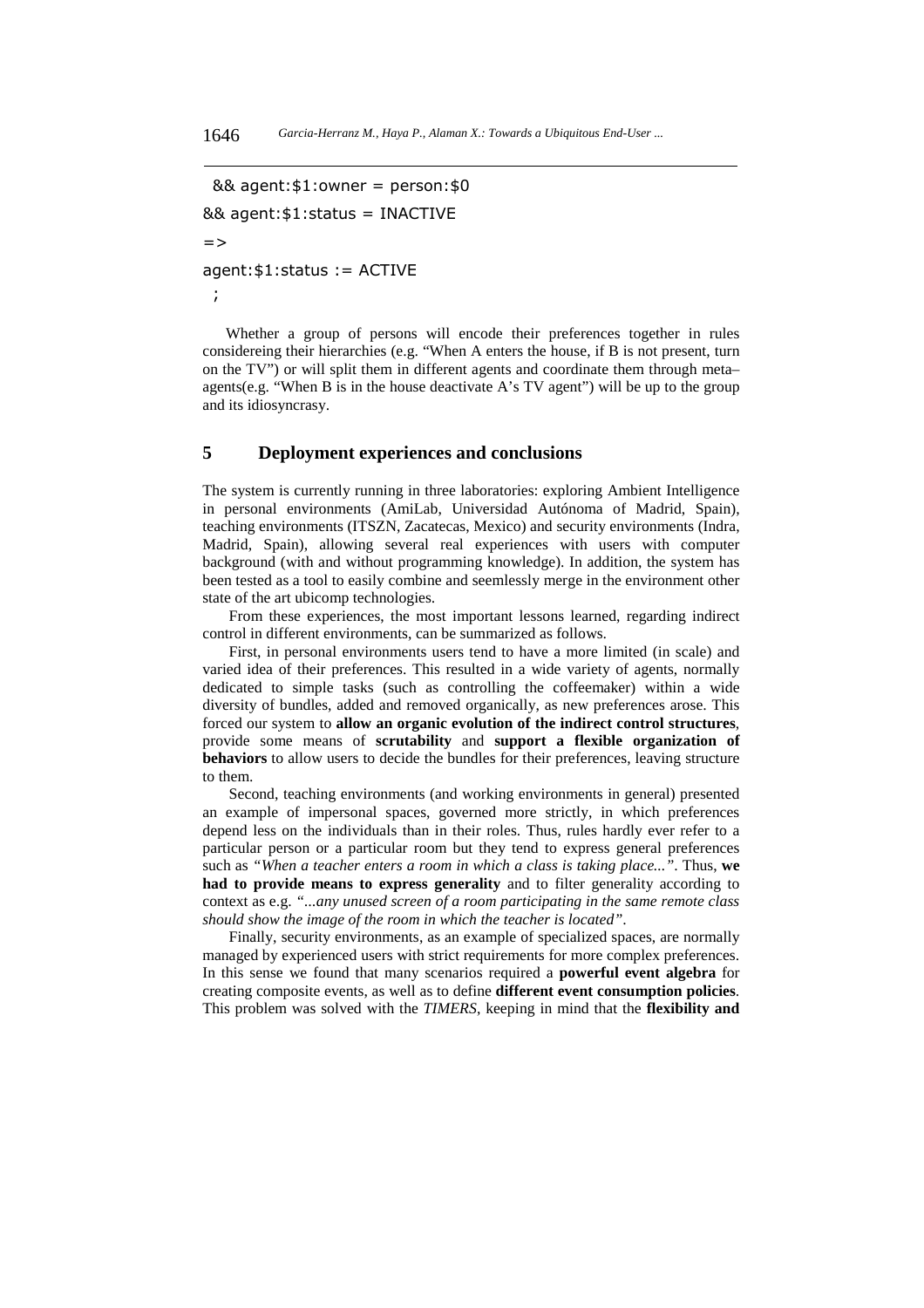**expression power must not interfere with the simplicity** required to deal with novice end–users. Timers, sequences, periods or probability present great challenges of expression. Isolating their complexity and reproducing already used structures to build them allows to to balance the language's description power with its simplicity.

Along with their diversity, Intelligent Environments are heterogeneous spaces and any system for indirect control must be designed to **integrate and easily incorporate new technologies to the environment**. For doing so, **separating the environment representation and the programming system** has proved extremely useful. This has been experienced in three experiments combining state of the art systems into an already existing Intelligent Environment and using the rule–based agent mechanism to seemlessly control them.

Firstly, to test **the integration of new hardware technologies** we integrated the Phidgets system [see herranz07easingAugmenting] to allow user to easily expand their environments not only with new software behaviors but with new hardware too.

Secondly, to test **the integration of new software technologies**, we incorporated the anthropomorphic virtual character "Maxine" [see seron06maxineppt] of the University of Zaragoza (Spain) to deliver messages in the environment. What to say, when to say it and with which mood were behaviors programmed through the agent mechanism.

Finally, to test **the integration of complex hardware–software systems**, we combined the Smart–its technology and steerable projection system [see molyneaux2007cooperative] of Lancaster University (UK). We tested the integration by creating a cooking scenario in which the system guided the user to cook by projecting over the different elements involved in the recipe (e.g. salt, pans or stove). The logic of the system was delivered by the agents mechanism while the new sensing and intelligent projection capabilities was brought by Lancaster University's work. All merging and programming was done easily and fast while most of the time was spent in side–work such as creating the hardware (pans, stove, salt...).

In summary, even though no application is as efficient as that designed by professionals, we believe that any ubicomp environment should be programmed by their inhabitants in an application–independent way, bringing together every controllable element to the end–user. For doing so, the concept of programming must be kept static to users, no matter the UI they use to program, and carefully balance flexibility and simplicity to deal with the heterogeneity of environments, preferences and skills on Intelligent Environments.

#### **Acknowledgments**

This work has been partially funded by the following projects: HADA (Ministerio de Ciencia y Educación de España, TIN2007-64718), Vesta (Ministerio de Industria, Turismo y Comercio de España, TSI-020100-2009-828) y eMadrid (Comunidad de Madrid, S2009/TIC-1650). We thank Dr. David Molyneaux, for many comments and suggestions and Dr. Leila Shafti, Amanda Vidal and Carlos Pimentel for their work with the GUIs.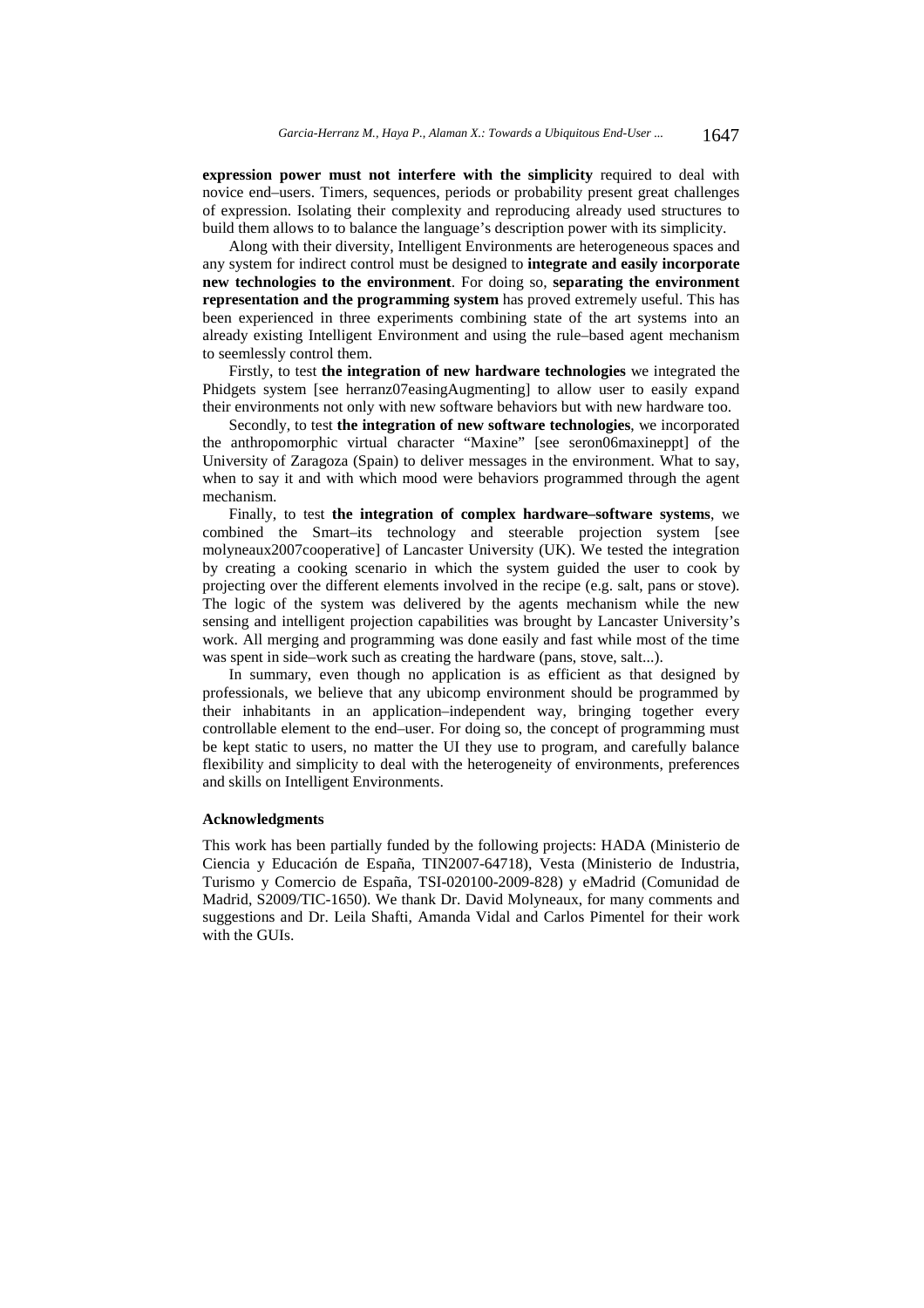## **References**

Augusto, J. C., Nugent, C. D.: "The use of temporal reasoning and management of complex events in smart homes"; R. L. de Mántaras, L. Saitta, eds., ECAI; 778–782; IOS Press, 2004.

Cai, Y., Klein-Seetharaman, J.: "Ambient intelligence for scientific discovery"; CHI'04 extended abstracts on Human factors in computing systems; 1706; ACM, 2004.Davidoff, S., Lee, M., Zimmerman, J., Dey, A.: "Socially-aware requirements for a smart home"; Procs of the International Symposium on Intelligent Environments; 41–44; 2006.

Dey, A., Sohn, T., Streng, S., Kodama, J.: "icap: Interactive prototyping of contextaware applications"; Lecture Notes in Computer Science; 3968 (2006), 254–271.

Esquivel, A., Haya, P. A., García-Herranz, M., Alamán, X.: "Managing pervasive environmentprivacyusingthe 'fairtrade' metaphor";InternationalWorkshop Pervasive Systems, PerSys 2007; 2007.

Francisco Serón, S. B., Cerezo, E.: "Maxineppt: Using 3d virtual characters for natural interaction"; II International Workshop on Ubiquitous Computing and Ambient Intelligence (wUCAmI'2006); Puertollano, Ciudad Real, Spain, 2006.

Gajos, K., Fox, H., Shrobe, H.: "End user empowerment in human centered pervasive computing"; First International Conference on Pervasive Computing, Pervasive 2002; 134–140; 2002.

García-Herranz, M., Haya, P., Alamán, X.: "Easing the smart home: Translating human hierarchies to intelligent environments"; IWANN'2009. Lecture Notes in Computer Science; volume 5517 of LNCS; 1529–1544; Springer-Verlag, Salamanca, Spain, 2009.

García-Herranz, M., Haya, P. A., Alamán, X., Martín, P.: "Easing the smart home: augmenting devices and defining scenarios"; 2nd International Sym- posium on Ubiquitous Computing & Ambient Intelligence - 2007; 2007; best paper award.

García-Herranz, M., Haya, P. A., Esquivel, A., Montoro, G., Alamán, X.: "Easing the smart home: Semi-automatic adaptation in perceptive environments"; Journal of Universal Computer Science; 14 (2008), 9, 1529–1544.

Hague, R.: "End-user programming in multiple languages"; Technical report ucam-cltr-651, phd thesis; University of Cambridge, Computer Laboratory (2005).

Haya, P. A., Montoro, G., Alamán, X.: "A prototype of a context-based archi- tecture for intelligent home environments"; International Conference on Cooperative Information Systems (CoopIS 2004); volume 3290 of Lecture Notes in Computer Science (LNCS); Larnaca, Cyprus, 2004.

Haya, P. A., Montoro, G., Esquivel, A., García-Herranz, M., Alamán, X.: "A mechanism for solving conflicts in ambient intelligent environments"; Journal Of Universal Computer Science; 12 (2006), 3, 284–296.

Intille, S. S., Larson, K.: "Designing and evaluating supportive technology";